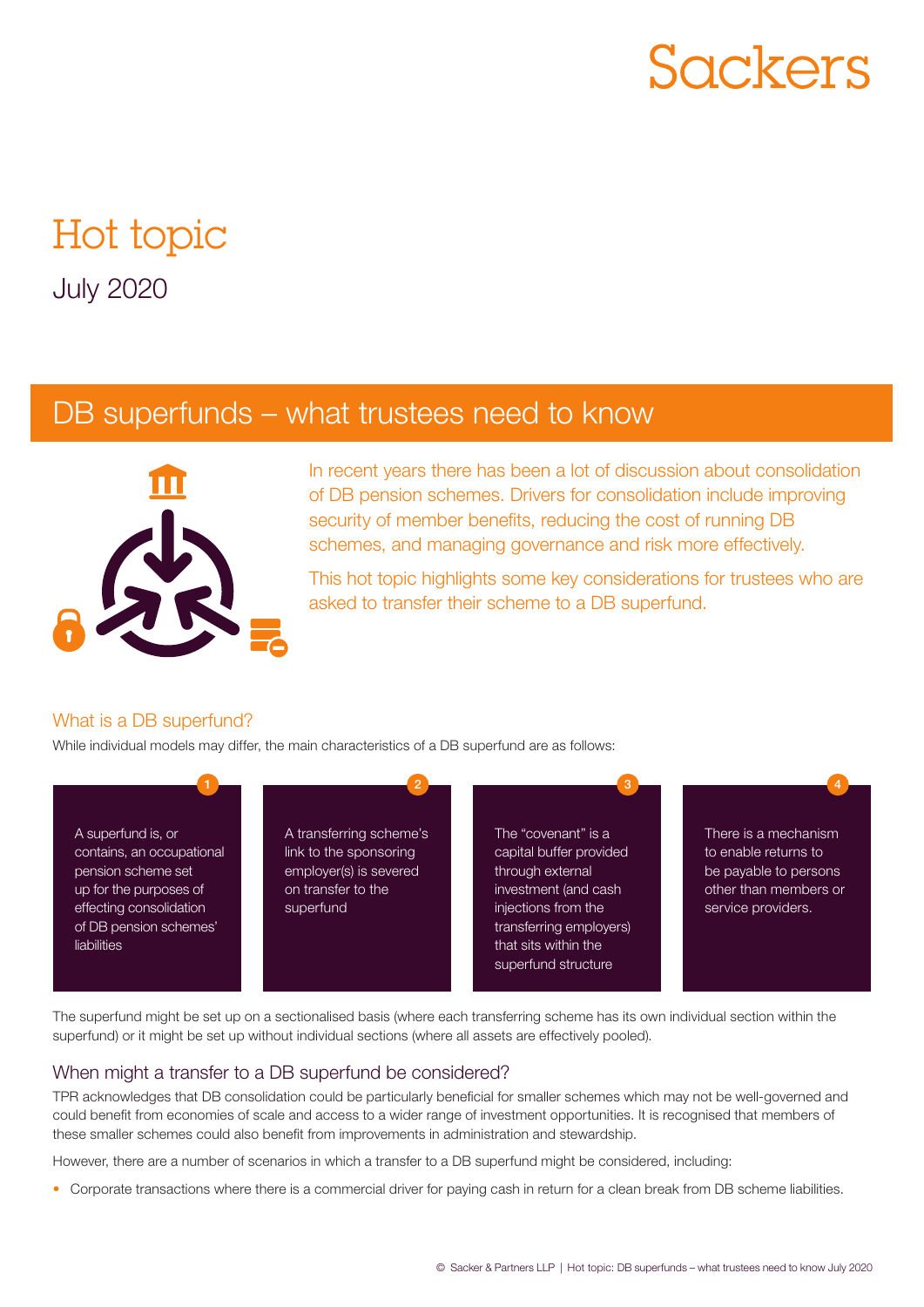# Sackers

### DB superfunds – what trustees need to know cont.

- Sponsor or trustee desire to improve the security of member benefits and scheme governance, but the scheme is not able to afford full insurance buy-out for the foreseeable future.
- Trustee desire to "protect" members from sponsor covenant risk where this is a concern. In corporate distress situations, where a scheme is better funded than PPF levels but not fully buy-out funded, a transfer to a DB superfund might be a way to secure a higher level of member benefits than would be possible to provide with insurance. The addition of upfront contributions and investor capital would immediately improve the funding of DB pension schemes entering a superfund.
- Sponsor desire to sever ties with a closed legacy pension scheme so that it can focus more effectively on its core day-to-day business.

#### What are the key risks?



A key concern for transferring trustees will be the loss of covenant support from the sponsoring employer. Given the absence of an ongoing employer covenant, the scheme would become wholly reliant on its funding position and/or any capital provided to the superfund.

To mitigate this risk, a cash injection is usually required from the sponsoring employer upon transfer to a DB superfund. This results in an improvement in the scheme's funding level and should enable a lower risk investment strategy, with less reliance on the superfund "covenant" going forward.

#### What other options are there?

Ā

The main "alternatives" to the DB superfund structure are:

- transfer to a DB master trust
- buy-out the scheme with an insurer.

A master trust structure would not generally sever the transferring scheme's link to the sponsoring employer. Instead, the sponsoring employer would participate in a segregated section of the master trust. It is expected that a master trust structure can achieve economies of scale and better governance than small schemes may be able to provide for their members.

Buy-outs are often viewed as the most "secure" option for members and, as with a transfer to a DB superfund, they enable the sponsoring employer to sever their link to the scheme and any future liabilities. Although full buy-out with an insurer is generally the most costly option, some trustees may feel that buy-out is a realistic prospect (and a better option) for the scheme in the foreseeable future.

#### What is TPR's role?

On 18 June 2020, TPR launched a new interim regulatory regime for DB superfunds, pending the establishment of a full statutory framework which is expected in due course.

Whilst TPR believes DB superfunds have the potential to offer benefits for both members and sponsoring employers, such as economies of scale and good governance, it also acknowledges possible funding, personnel and governance risks inherent in the model. The guidance establishes the "high bar" TPR expects new superfunds to meet to ensure both savers and the PPF are adequately protected.

To help manage these risks, TPR wants to ensure that the following elements are in place.

- The superfund scheme and its capital buffer meet certain requirements. Capital adequacy is one of the most important areas of TPR's interim regime, and the "overarching objective" of TPR's capital requirements is for there to be a very high probability of members' benefits being paid in full.
- Key individuals who exert financial control, influence the superfund's strategies, or have control over the assets, should be "fit and proper" (including being financially sound, and possessing the right level of knowledge, skills and experience to carry out their roles).
- The governance, systems and processes associated with the capital buffer and the scheme are appropriate and robust. For example, superfunds must ensure careful risk management and focus on their investment governance.